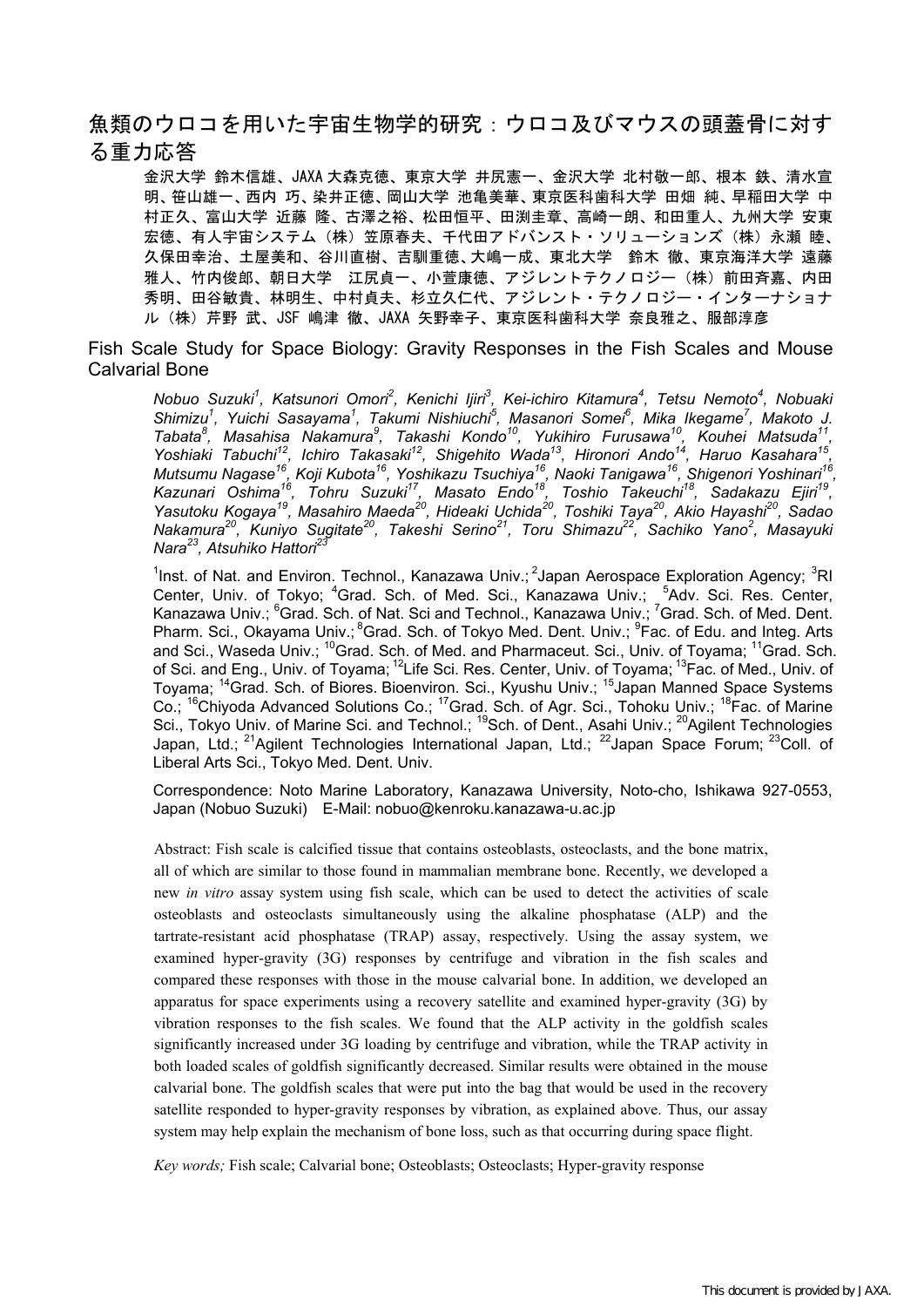#### 1. 本研究チームの目的

魚類のウロコは、膜性骨に似た硬組織であり、I 型コラーゲンからなる線維層と I 型コラーゲンとハ イドロキシアパタイトから構成される骨質層の上に、 骨芽細胞と破骨細胞が共存し、骨代謝を行っている 1,2,3,4,5)。そこで我々は優れた特徴を持つウロコに注 目して、キンギョのウロコを用いて培養・評価シス テムを開発した<sup>6,7,8</sup>。このシステムを用いて、3次 元クリノスタットによる擬似微小重力の影響を評価 した。その結果、擬似微小重力環境ではウロコの破 骨細胞の活性が上昇し、骨芽細胞の活性が低下する ことを初めて証明できた<sup>9</sup>。さらに、「きぼう」船 内実験室第2期利用に向けた候補テーマとして採択 され、僅か2年の準備期間でスペースシャトルを用 いた実験を2010年5月に実現した。

昨年度は、様々なカルセミックホルモンに対する ウロコの応答を解析し、カルシトニンや副甲状腺ホ ルモン等のホルモンが哺乳類の骨と同様に作用する ことを確認した。さらに骨芽細胞と破骨細胞の相互 作用に関係する遺伝子である Receptor Activator of NF-  $\kappa$  B Ligand (RANKL)  $\geq$  Receptor Activator of NFκ B (RANK) のクローニングに成功し、フグ PTH により RANK 及び RANKL mRNA の発現が共に上昇 することがわかった。RANKの発現は18時間で顕著 に上昇し、6時間培養の方が RANKL の発現は上昇率 が大きく、細胞活性の変化と一致していた。したが って、ウロコは破骨細胞と骨芽細胞の相互作用を解 析する良い骨のモデルであることを示している。

本年度は、遠心機の静的な重力とバイブレーショ ンの動的な重力との応答をゼブラフィッシュのウロ コを用いて解析する。その結果をマウスの頭蓋骨の 結果と比較する。さらに回収衛星で用いるバックを 用いて、バックに入れた状態のウロコがバイブレー ションに応答するかを解析した。

以下に活動内容及び研究成果を報告する。

#### 2. 研究チームの本年度の活動

平成22年8月19日~20日に金沢大学能登臨海実 験施設、10月27日に東京医科歯科大学教養部、11 月5日に朝日大学、11月12日に金沢大学保健学科、 11月22日に富山大学薬学部、12月14日~15日に 東京医科歯科大学歯学部で会合を行った。

その後、E-mail や電話等で連絡を取りながら、実

験結果等について論議している。さらに、平成23年 3 月に研究チームの会合を計画しており、来年度の 活動内容及び実験計画について論議する予定である。

### 3. これまで得られた実験成果

本年度の研究チームの研究成果を順に示す。これ らの成果は国際誌に投稿する予定である。なお、本 研究チームの研究成果の一部は、2010年宇宙生物科 学会(仙台大会)で発表した。

## ①遠心機の過重力に対するウロコとマウスの頭蓋骨 の応答

水棲生物用の麻酔薬 (MS-222) で麻酔したゼブラ フィッシュからウロコを取り、左側全てのウロコと 右側全てのウロコを別々のエッペンドルフチューブ に入れ、L-15 培地 (Gibco) を 700μl 加えて、滅菌 した綿球を用いてエッペンの中に入れたウロコが過 重力により動かないように抑えた。その後、遠心機 (LIX-130、トミーデジタルバイオロジー (株))に エッペンを取り付けて 20 分間 3G で遠心した 10)。遠 心後、3.6.12.18及び24時間、培養 (15℃) して、 ウロコの骨芽細胞及び破骨細胞の活性を測定した。

破骨細胞の活性は、3Gという低強度の重力負荷で も応答し、3時間でも低下傾向が見られ、培養12時 間と24時間で有意に低下した。一方、骨芽細胞の応 答は破骨細胞よりも遅く、培養12時間までは変化が なく、18時間及び24時間で有意に上昇した。

マウス (C57BL 系) の頭蓋骨においてもウロコと 同様に遠心機の過重力に応答した。マウスとウロコ の応答は非常によく似ており、破骨細胞は6時間の 培養から低下傾向にあり、18 及び 24 時間の培養で 有意に低下した。一方、骨芽細胞の応答はウロコよ りも遅く24時の培養で有意に上昇した。

## ②バイブレーションの加速度重力に対するウロコと マウスの頭蓋骨の応答

1の遠心機と同様にゼブラフィッシュのウロコを 採取して、WGのメンバーの北村が自作した加速度 発生装置<sup>11)</sup> (Figure 1参照) により、3G で20分間処 理し、その後 3, 6, 12, 18 及び 24 時間、15℃で培養し て、ウロコの骨芽及び破骨細胞の活性を測定した。 なお、1の遠心機と同様にして、ウロコを 1.5ml の チューブ内に固定するため、培地と共にウロコを入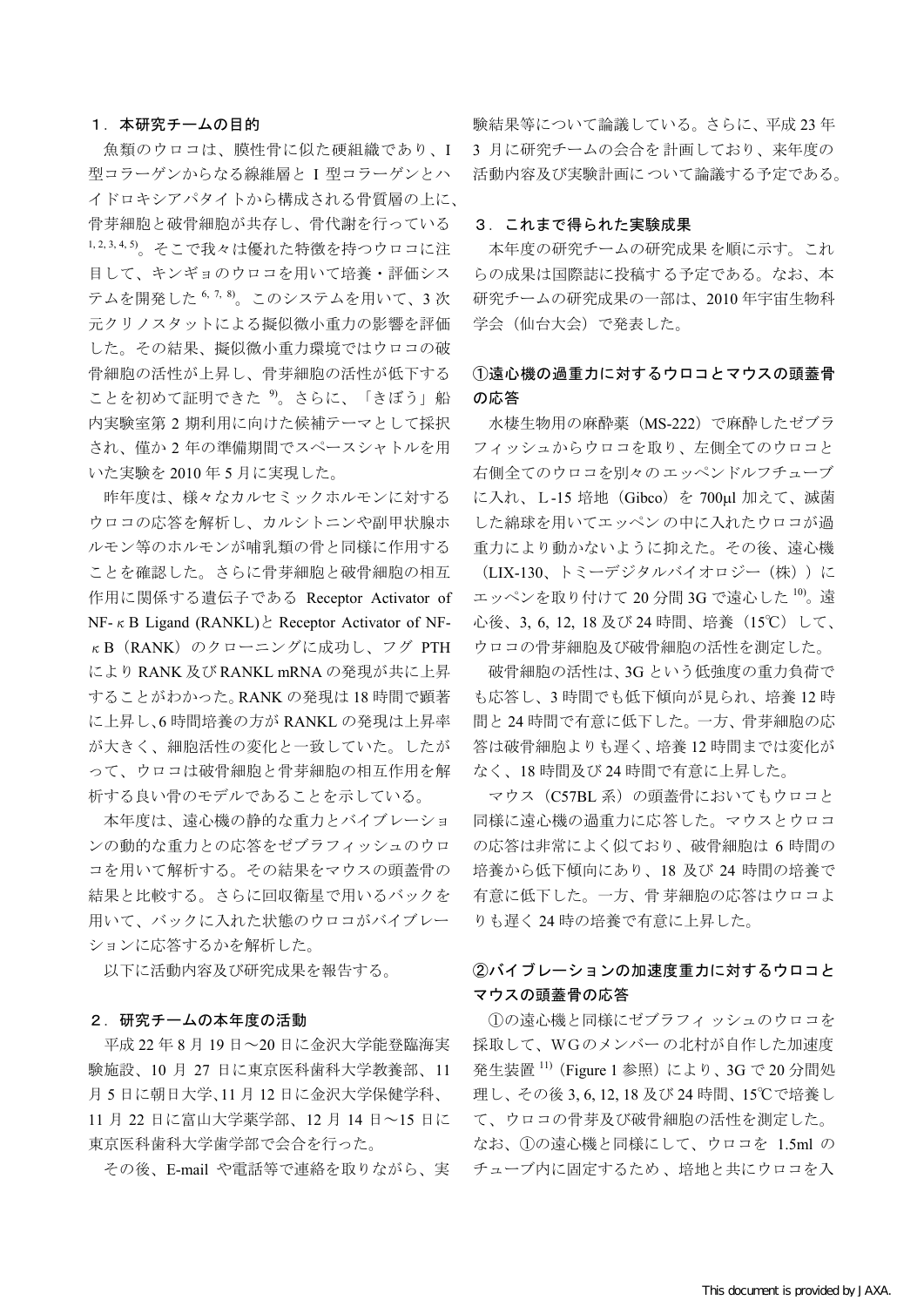れ、オートクレイブで処理した綿球で固定した。

その結果、ウロコの破骨細胞はバイブレーション の過重力に応答して、6,12及び24時間の培養で有 意に低下した。骨芽細胞の応答も遠心機と同様に、 破骨細胞よりも応答が遅く、18 及び 24 時間の培養 で有意に上昇した。

一方、マウスの頭蓋骨は6時間の培養で骨芽細胞 の活性が著しく上昇し、その結果、破骨細胞が上昇 傾向にあった。それ以外は、遠心機の過重力と同様 に、破骨細胞の活性は 12, 18 及び 24 時間の培養で有 意に低下した。マウスの頭蓋骨の骨芽細胞の活性は、 遠心機と比較して応答性がよく、6時間の培養で顕 著に上昇した。その後18時間の培養で有意に上昇し た。

今回の実験で、ゼブラフィッシュのウロコもマウ スの頭蓋骨も静的な遠心機の重力、バイブレーショ ンの加速度重力に応答して、骨芽細胞の活性が上昇 して、破骨細胞の活性が低下した。したがって、 ウロコは、骨と同様に応答している可能性が高い。 今後遺伝子発現を中心に調べていく予定である。

## 3回収衛星用バックに入れたウロコの過重力に対す る応答

千代田アドバンストソリューションズが開発した インド回収型衛星 SRE-II 搭載微生物培養装置 12) で 使用するバックに再生ウロコ(ウロコを抜いて25℃ で 2 週間飼育したキンギョよ り採取した再生ウロ コ)を入れて、バイブレーションの過重力の応答を 解析した (Figure 1)。

キンギョ3個体を用いて、バイブレーションの過



Figure 1 Gravity-providing system Scales were put into a bag that would be used in the recovery satellite and loaded to 3G acceleration in the Z-axis.

重力G (3G) をかけて、15℃で6時間培養し、再生 ウロコの骨芽細胞と破骨細胞の活性の変化を解析し た。その結果、破骨細胞は3個体全て、非常によく 応答して、破骨細胞の活性が有意に低下した。一方、 骨芽細胞の活性もすべての個体において骨芽細胞の 活性が上昇して、3個体中2個体が有意に上昇した。

したがって、バックに入れても、これまでのエッ ペンで培養した時 13)とほとんど同じように重力に応 答することがわかった。

#### 4. 今後の予定

国際宇宙ステーション「きぼう」船内実験室第 2 期利用に向けた候補テーマに採択され、昨年5月に 宇宙実験を実施することができた。宇宙実験は、全 て予定通りに進行して無事終了した。冷凍したウロ コ、RNA later を入れて冷凍したウロコ、4%パラフォ ルムアルデヒドで固定したウロコを用いて、現在解 析中である。

さらにインドの回収衛星を用いた宇宙実験の準備 も、技術的には可能であり、バックに入れた状態で もバイブレーションの過重力にウロコは応答するこ とが判明した。今後、「きぼう」の国際宇宙ステー ションで実施された宇宙実験のサンプルの解析をで きるだけ早く行い、次回の宇宙実験の方針を立てて いく予定である。

### 5. 引用文献

- 1) 鈴木信雄, 田畑 純, 和田重人, 服部淳彦: 魚類 のウロコを用いた新しい骨モデル系の開発と 歯科医療への応用. Dental Diamond, 31: 68-73  $(2006)$
- 2) 服部淳彦, 鈴木信雄, 染井正徳: メラトニン Up to Date-骨とメラトニン. 日本抗加齢医学会雑誌,  $2:78-86(2006)$
- 3) 田畑 純,鈴木信雄,服部淳彦:魚鱗-硬組織研 究と再生研究のフロンティア. 細胞、39: 55-57  $(2007)$
- 4) Azuma, K., Kobayashi, M., Nakamura, M., Suzuki, N., Yashima, S., Iwamuro, S., Ikegame, M., Yamamoto, T. and Hattori, A.: Two osteoclastic markers expressed in multinucleate osteoclasts of goldfish scales. Biochem. Biophys. Res. Commun., 362: 594-600 (2007)